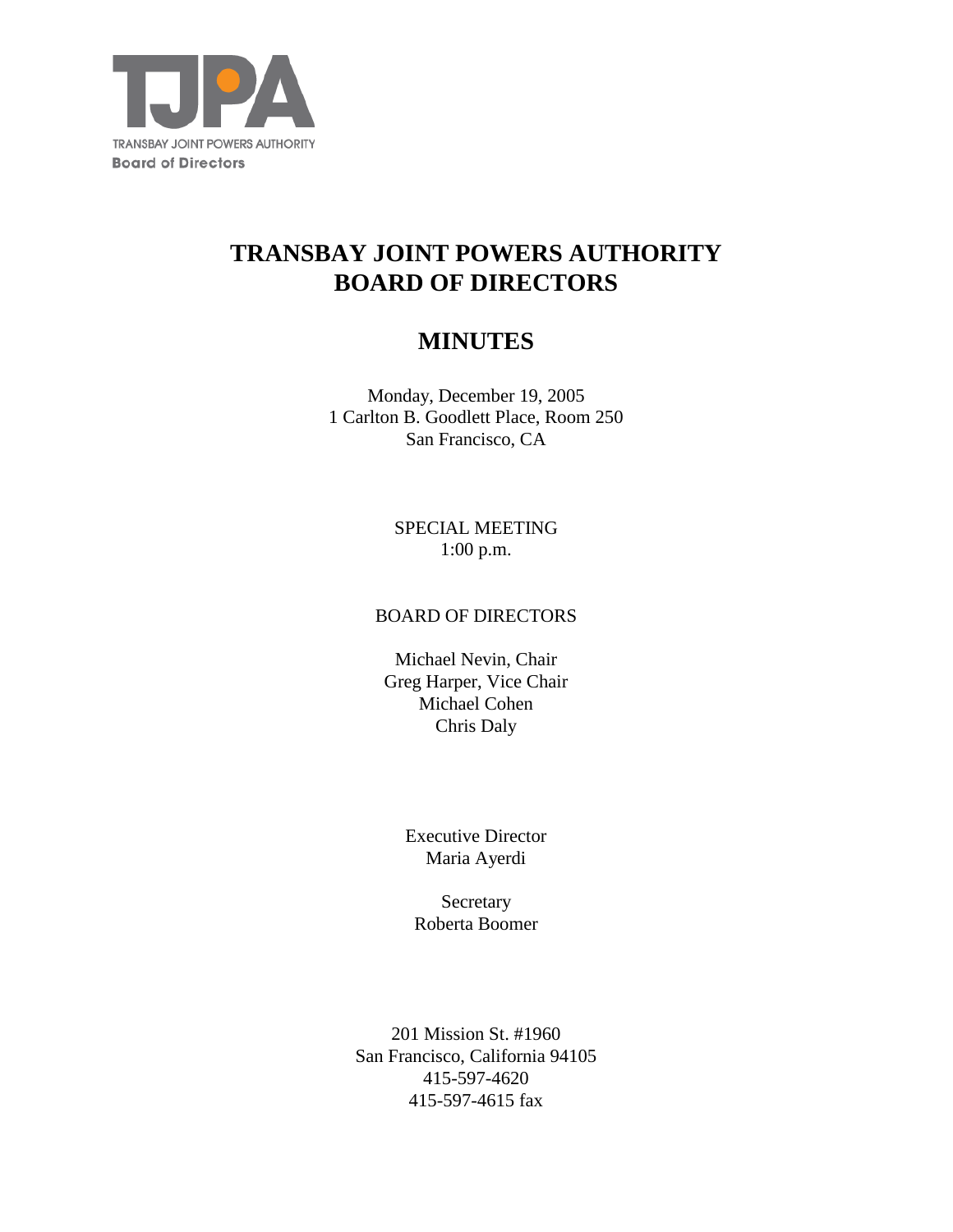

# 1:00 - SPECIAL MEETING

# ORDER OF BUSINESS

1. Call to Order

Chairman Nevin called the meeting to order at 1:08 p.m.

2. Roll Call

 Present: Michael Cohen Chris Daly Greg Harper Mike Nevin

## 3. Communications

None.

4. Board of Director's New and Old Business

None.

5. Executive Director's Report

 -Quarterly Contract Status Report -FY06 First Quarter Budget Report

Executive Director Ayerdi stated that the TJPA had cleared all environmental legal challenges, and now owned 80 Natoma. \$56.2 million has been allocated through the federal appropriations bill and the TJPA received the highest ratings through two audits. The TJPA also launched a new logo and website.

E.D. Ayerdi expressed appreciation to the Metropolitan Transportation Commission (MTC) for \$4.99 million and thanked Directors Nevin and Harper, and Rick Fernandez and Mary King of AC Transit for their help. E.D. Ayerdi also noted that AC Transit ridership at the Transbay Terminal increased by 6% in 2005. The Transbay Terminal Improvement Study Plan indicates that ridership is expected to continue to increase.

Nancy Whelan, Transbay Financial Consultants, presented the quarterly contract status report and the FY06 first quarter budget.

6. Public Comment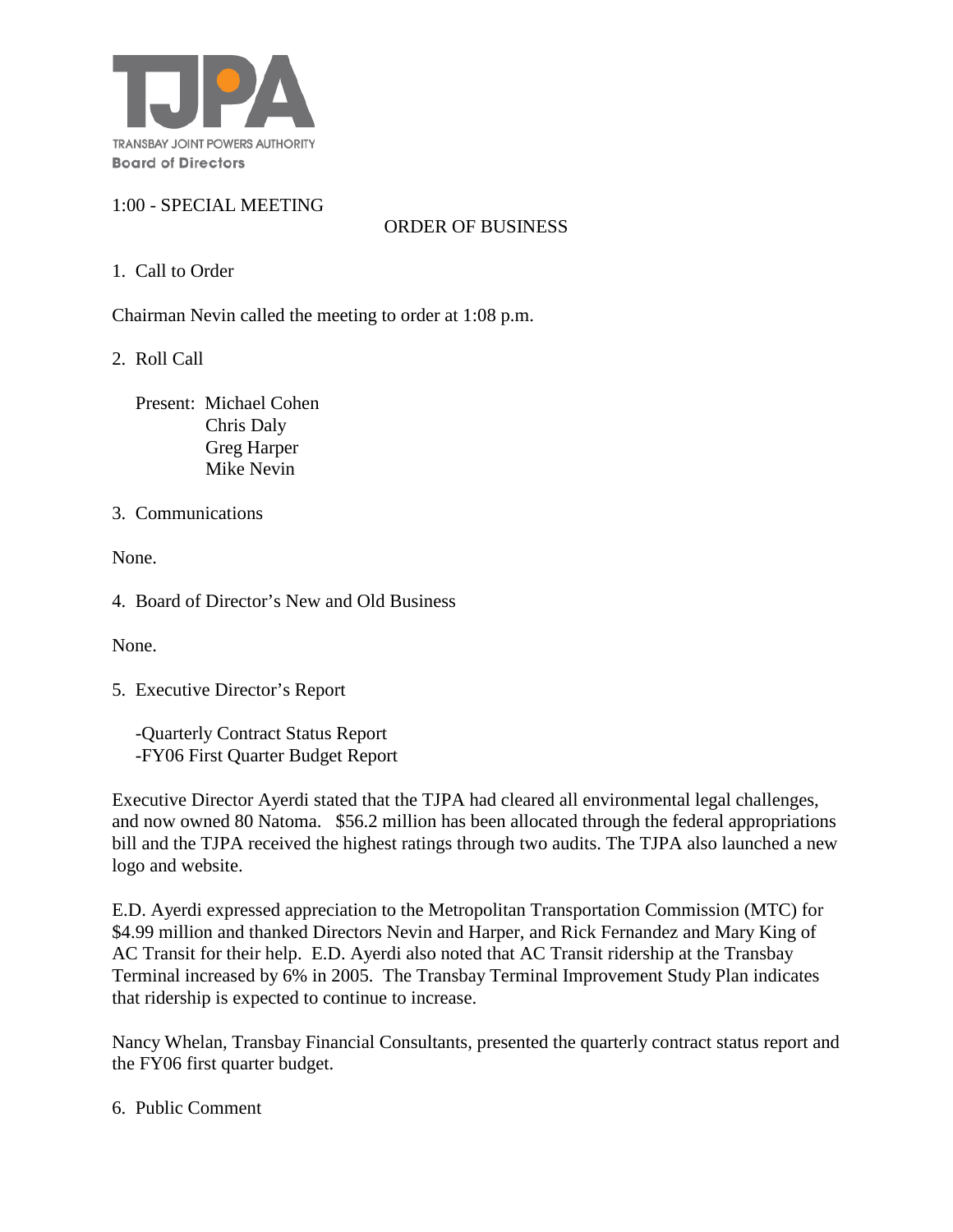

Richard Mlynrik stated that Caltrain and VTA had suggested postponing electrification until the high-speed rail bond will fund all improvements in the Caltrain corridor. He further reported that Caltrain and VTA, and, by extension, MTC, would not be funding and had advocated against funding Caltrain electrification. It would be prudent to design a bus terminal that can accommodate rail in the future.

Art Lloyd stated that he disagreed with Mr. Mlynrik. He further stated that the Matier and Ross article that appeared in this morning's Chronicle was unfair and he expressed hope that staff would address it.

Michael Theriault, SF Building Trades, stated that he was also upset with the Matier  $\&$  Ross article. SF Building Trades is looking forward to the project being accelerated. He commented that this is far too good a project to not find the financial support that it needs.

THE FOLLOWING MATTERS BEFORE THE TRANSBAY JOINT POWERS AUTHORITY ARE RECOMMENDED FOR ACTION AS STATED BY THE EXECUTIVE DIRECTOR OR THE CHAIR.

## CONSENT CALENDAR

7. All matters listed hereunder constitute a Consent Calendar, are considered to be routine by the Transbay Joint Powers Authority, and will be acted upon by a single vote. There will be no separate discussion of these items unless a member of the Board or the public so requests, in which event the matter shall be removed from the Consent Calendar and considered as a separate item.

(7.1) Approving the Minutes of the November 17, 2005 meeting.

(7.2) Authorizing the Executive Director to execute Amendment No. 1 to the Program Management/Program Controls Professional Services Agreement with URS Corporation to revise key personnel provisions.

## RESOLUTION 05-018

No public comment.

On motion to approve the Consent Calendar:

ADOPTED: AYES – Cohen, Daly, Harper and Nevin

There was no member of the public who indicated that they would like to comment on items that were scheduled for discussion in closed session.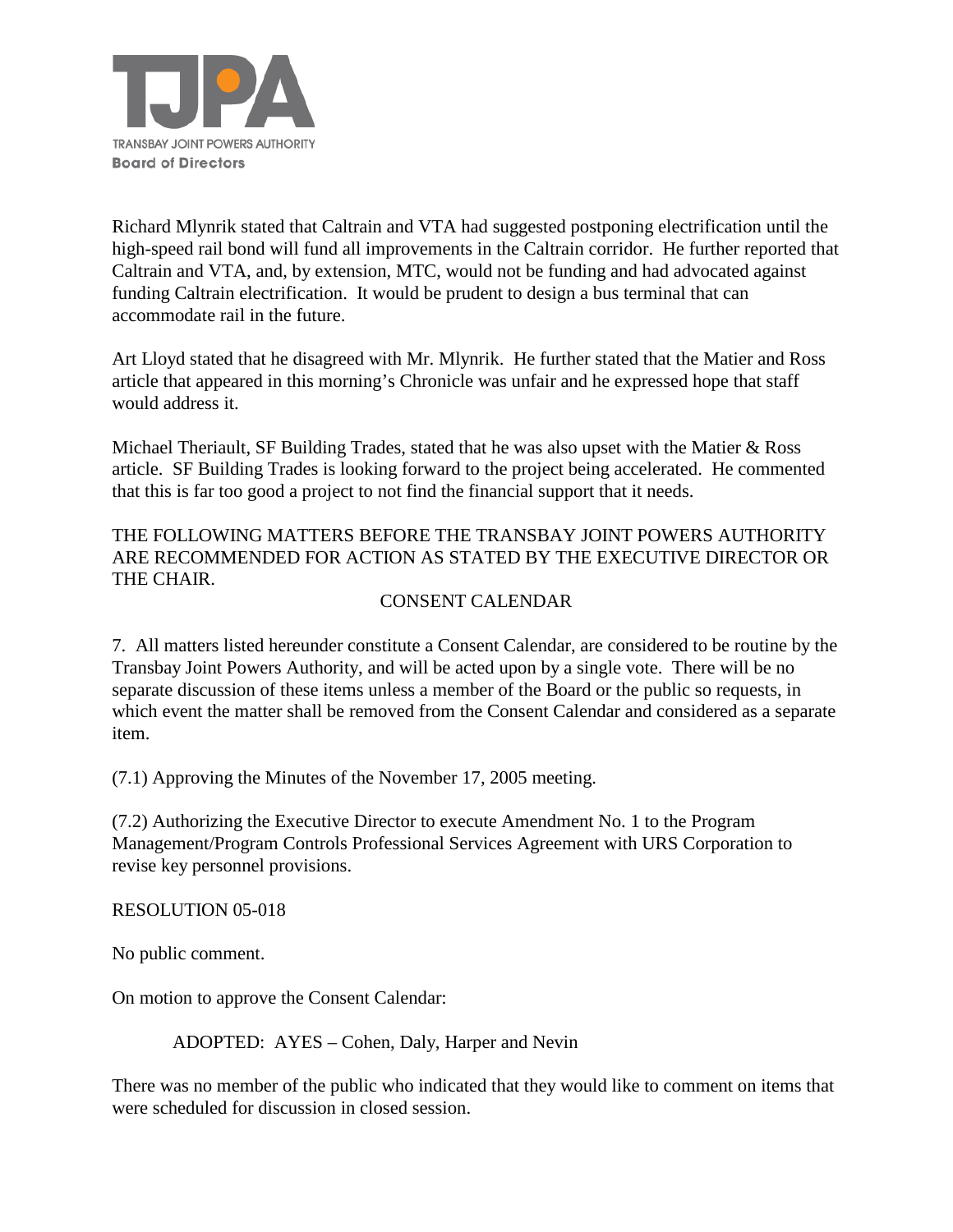

## CLOSED SESSION

## 1. Call to Order

Chairman Nevin called the closed session to order at 1:18 p.m.

## 2. Roll Call

 Present: Michael Cohen Chris Daly Greg Harper Mike Nevin

3. Pursuant to Government Code Section 54956.8, the Transbay Joint Powers Authority Board of Directors will meet in closed session to discuss real property negotiations in the following matters:

## CONFERENCE WITH REAL PROPERTY NEGOTIATORS

(3.1) Property: 80 Natoma Street transferable development rights Agency negotiators: Maria Ayerdi and Andrew W. Schwartz, Shute, Mihaly & Weinberger LLP. Negotiating parties: TJPA and Fortress Property Group Under negotiation: Price

## RESOLUTION 05-019

On motion to approve:

## ADOPTED: AYES – Cohen, Daly, Harper and Nevin

(3.2) Property: 80 Natoma Street. Agency negotiators: Maria Ayerdi and Andrew W. Schwartz, Shute, Mihaly & Weinberger Negotiating parties: TJPA and U.S. Parking Under negotiation: Price and Terms of Payment

## RESOLUTION 05-020

On motion to approve: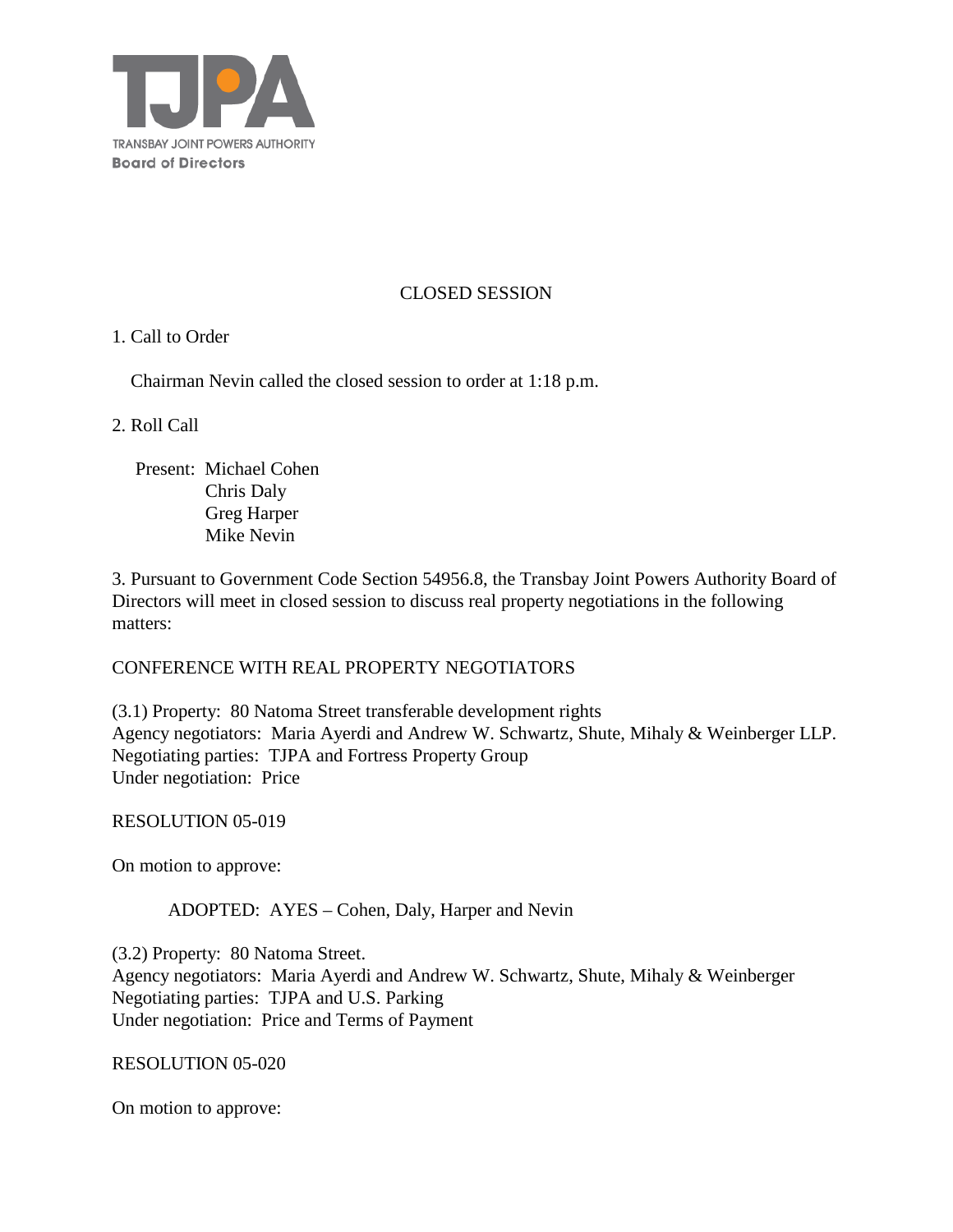

# ADOPTED: AYES – Cohen, Daly, Harper and Nevin

ADJOURN CLOSED SESSION AND RECONVENE SPECIAL MEETING - The closed session was adjourned at 1:40 p.m.

8. Announcement of Closed Session.

Scott Emblidge announced that the Board met in closed session for a conference with their real property negotiators. The Board discussed 80 Natoma Street transferable development rights and also discussed leasing 80 Natoma to U.S. Parking. The Board authorized the sale of 160,000 square feet of Transferable Development Rights to Fortress Property Group for \$4,040,000. The Board also authorized a two-year lease of the 80 Natoma property with US Parking, including a split of the possessory interest tax.

# SPECIAL CALENDAR

9. Authorizing the Executive Director to execute and file an application with the Metropolitan Transportation Commission to program Regional Improvement Program funds, in the amount of \$3,391,000 for right of way acquisition for the Transbay program.

Nancy Whelan, Transbay Financial Consultants presented the staff report. She stated that this request would potentially save some interest expense that would otherwise be incurred through the Prop K funds.

No public comment.

## RESOLUTION 05-021

On motion to approve:

ADOPTED: AYES – Cohen, Daly, Harper and Nevin

Chairman Nevin requested that items 10 and 11 be taken together. Nila Gonzales, acting Secretary, read the two items

10. Presentation regarding the refined Locally Preferred Alternative for the Transbay Transit Center.

11. Presentation regarding Transbay Transit Center and Tower Design and Development competition process.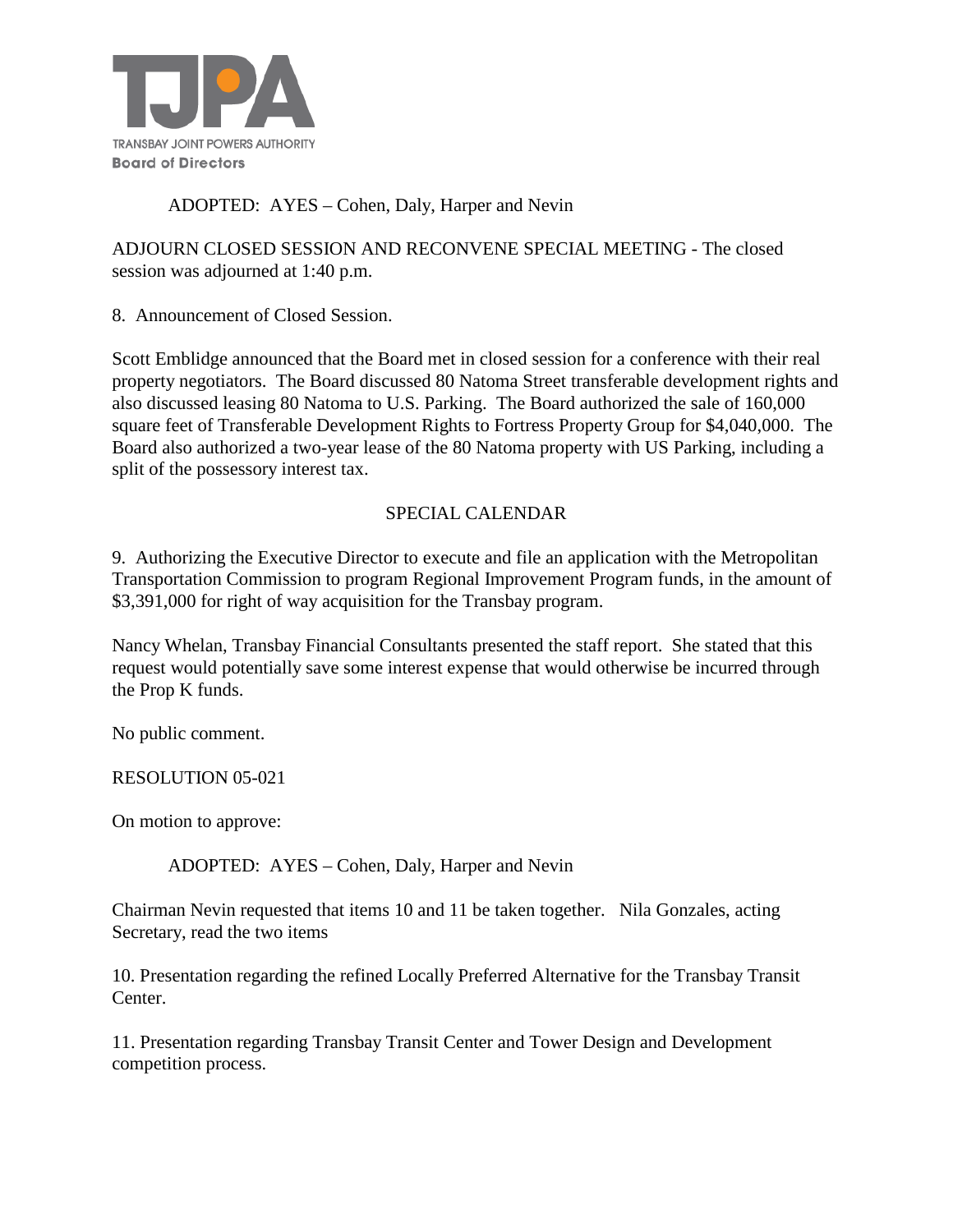

E.D. Ayerdi introduced the items and stated that the TJPA's charge from the beginning has been to present a plan that would deliver the Transbay Center on schedule and within budget. Today, staff will introduce a Refined Locally Preferred Alternative. Staff will solicit comments from stakeholders and funding partners on the proposed implementation strategy and will return to the Board with an action plan for a final program.

Emilio Cruz, Project Manager, URS Corporation presented the Refined Locally Preferred Alternative.

Director Cohen requested that the massing study be presented to the TJPA at the next meeting. Mr. Cruz stated that the study had been presented to the Board at their October meeting and suggested a meeting with any director who wished to review the study.

Director Cohen also requested a report on how revenues line up with expenses at next Board meeting. E.D. Ayerdi stated that staff plans to bring an action item on the program implementation strategy that will outline the cost and schedule.

Director Cohen commended staff for their strategic thinking and expressed concern that there is not a lot of consensus on how to achieve the result. E.D. Ayerdi stated that staff would continue to work closely with all stakeholders and funding partners.

Director Daly commented that the TJPA should retain ownership of the Transit Tower as much as possible and maintain control of this tower.

Don Stastny, StastnyBrun Architects, presented the Tower Design and Development competition process.

Director Cohen asked that the process for the competition be presented to the TJPA board.

## PUBLIC COMMENT:

Richard Mlynarik stated that the cost escalation is \$2 billion a month. It is not appropriate to only involve giant companies and that the competition should be open to small companies as well. He urged the TJPA not to do an "invitation only" process.

John Holtzclaw called the project the most important single project for San Francisco and for the region, because it will link the region together. People have voted for it more than once. He urged staff to get state and federal legislators to support the project and bring high-speed rail to San Francisco.

12. Resolution of Appreciation for Chairman Michael Nevin.